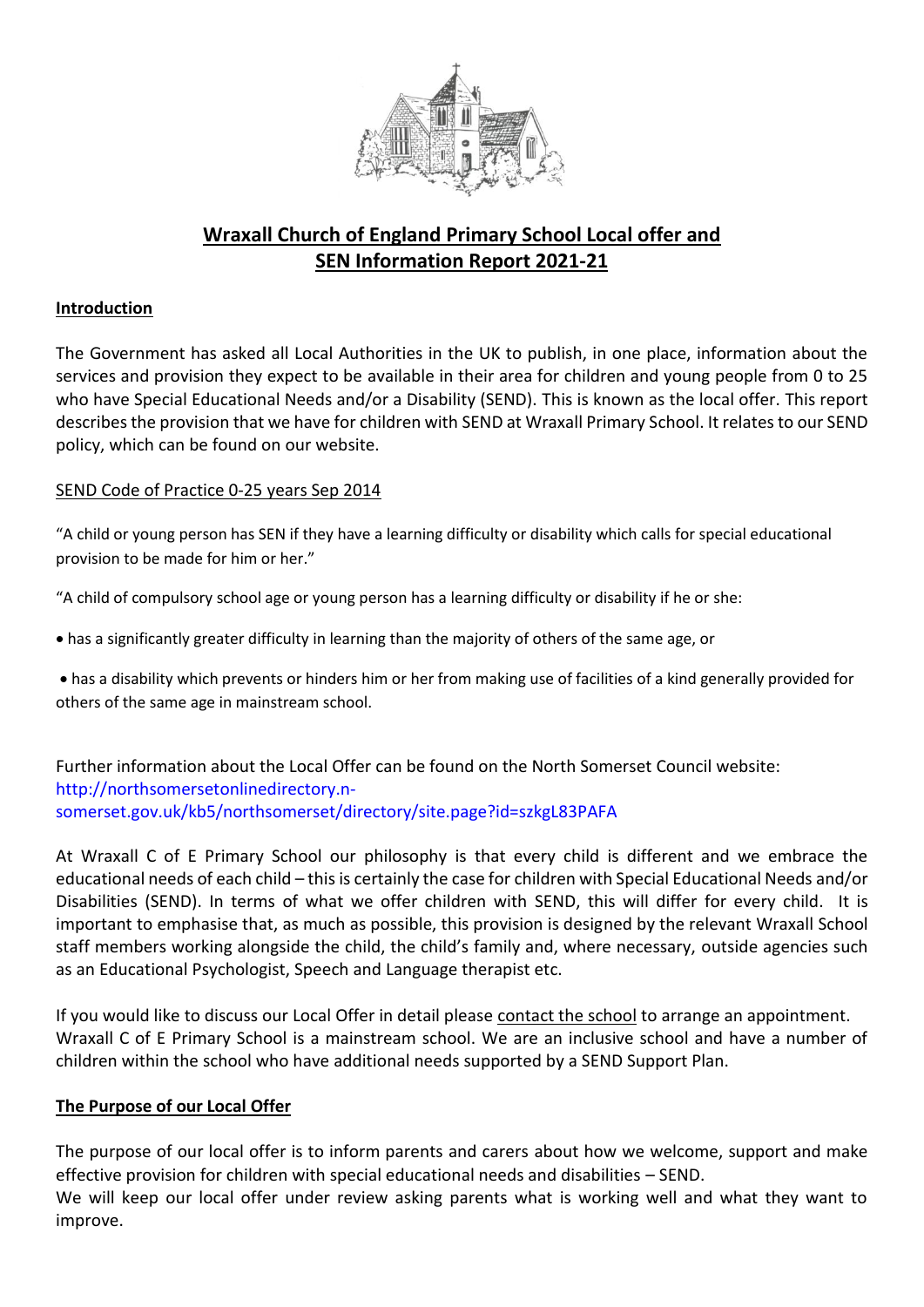# **Special Educational Needs at Wraxall C of E Primary School**

Wraxall School is committed to inclusion. The school aims to provide an appropriate, yet challenging and high quality education for all of our children. Our academic and social curriculum is broad and balanced, and meets the entitlement of all children. We endeavour to include all children in every aspect of school life and strive to ensure that pupils are happy and secure within a curriculum that is tailored for their individual needs. Children may experience learning, communication, social, emotional, mental health and sensory and /or physical difficulties at any time in their school lives. It is our aim to identify these difficulties at an early stage and work with parents and children.

## Facilities

The original school building was opened in 1902. It is a single storey structure, comprising of a number of extensions to the property between the late 1960s and 2002.

The following facilities allow children with disabilities to access the learning.

- Interactive whiteboards in all classrooms.
- A library equipped with an interactive whiteboard and small group teaching area.
- A mobile iPad cabinet containing 30 iPads.
- A hall which is used for Collective Worship, dining at lunchtime and P.E.

There are small flights of steps within the school site, but as an inclusive school, any requirements for individual children will be will be explored.

## Special Educational Needs and Disability Co-ordinator (SENDCo)

Our school SENDCo is Mrs Gritten, who is also a class teacher. Mrs Gritten has non-contact time for her SENDCo role on Wednesday afternoon and teaches her class from Thursday to Friday each week. She can be contacted via the office on Wednesday afternoons but can also be approached in her classroom at the end of each of her teaching days.

School phone no: 01275 854216 School email: [office@wraxallprimary.co.uk](mailto:office@wraxallprimary.co.uk)

Liz.gritten@wraxallprimary.co.uk

# Staff:

Our staff team comprises 5 fully qualified teachers and a highly skilled learning support team consisting of 1 HLTA and 2 LSA's. Details of the staff are available on our website.

| What type of SEN support does Wraxall C of E Primary offer?                                                                                                                                                                                                                                                                           |  |  |  |  |  |
|---------------------------------------------------------------------------------------------------------------------------------------------------------------------------------------------------------------------------------------------------------------------------------------------------------------------------------------|--|--|--|--|--|
| Wraxall C of E Primary School supports children across the 'Four Areas of Need' of;                                                                                                                                                                                                                                                   |  |  |  |  |  |
| Communication and Interaction (Speech, language and communication needs and Autistic Spectrum<br>$\checkmark$<br>Condition)                                                                                                                                                                                                           |  |  |  |  |  |
| Cognition and Learning (Specific learning needs, including Dyslexia).<br>$\checkmark$                                                                                                                                                                                                                                                 |  |  |  |  |  |
| An initial assessment will indicate the most appropriate support for your child. In consultation with the<br>class teacher, SENCo and parents/carers a plan of support will be agreed. This may include individual<br>or group support, and involve appropriate activities which will address the child's specific area/s of<br>need. |  |  |  |  |  |
| Sensory and/or physical needs (Hearing and Vision)<br>$\checkmark$                                                                                                                                                                                                                                                                    |  |  |  |  |  |
| Social, emotional and mental health needs (ADHD)<br>✓                                                                                                                                                                                                                                                                                 |  |  |  |  |  |
| After an initial assessment, support may be provided through small group work or 1:1 meetings with a<br>member of the support staff team.                                                                                                                                                                                             |  |  |  |  |  |
| The support could be in the form of 'check-ins', social skills games, social stories, 1:1 regular meetings                                                                                                                                                                                                                            |  |  |  |  |  |
| with the child/ren, friendship groups, nurture groups, and liaising with parents. This will be decided                                                                                                                                                                                                                                |  |  |  |  |  |
| between the class teacher and SENDCo, to best support the pupils needs.                                                                                                                                                                                                                                                               |  |  |  |  |  |
| A range of support is available and is detailed in the school's provision map.                                                                                                                                                                                                                                                        |  |  |  |  |  |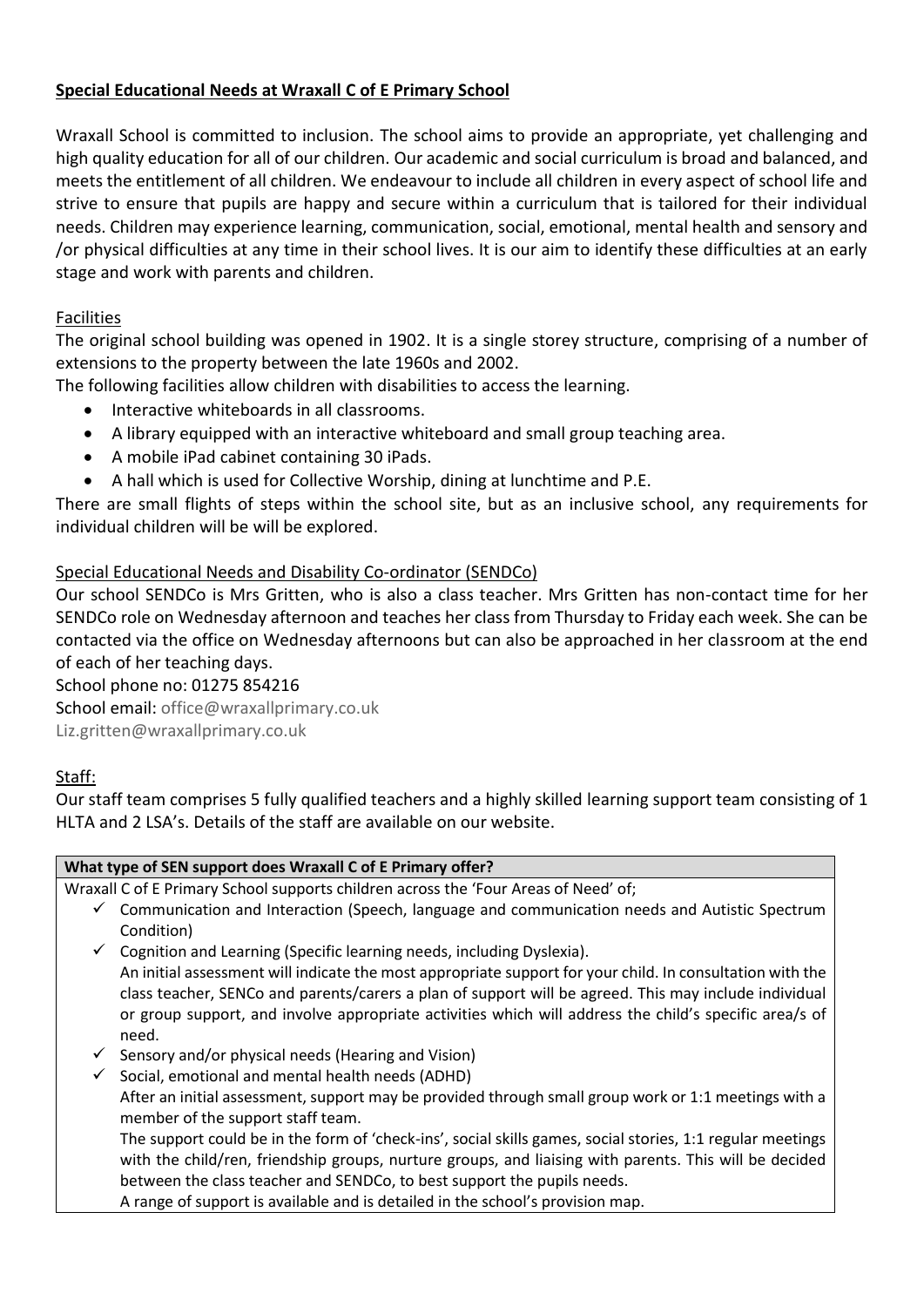The school has clear procedures and process in place to manage the administration of medicines and personal care.

#### **How does the school know if children need extra help and what should I do if I think my child may have SEND?**

- Through on-going observations and assessment the class teacher is responsible for the progress of each child in their class, and reports their progress termly to the senior management team in school.
- $\checkmark$  Concerns raised by a parent. If you have concerns about your child's progress at school that may include the following; reading, writing, maths, social and emotional development, behaviour, communication (physical or sensory), the first person to speak to about your concerns is the child's class teacher.
- $\checkmark$  The class teacher will liaise with the school's SENCo.
- $\checkmark$  The school operates an open door policy where parents can meet with the class teacher or SENCo to discuss concerns.

#### **How does the school plan and review provision for pupils with additional needs (with or without an EHCP)?**

 $\checkmark$  We follow the graduated approach in order to meet the needs of children in the school. If the needs are not being met by quality first teaching, then many children will need to have additional support. This may be done through pre-teaching, post teaching, interventions, daily reading etc. Further to this, some children will need personalised and targeted support, support from outside professionals and termly SEND outcomes (part of the Assess, Plan, Do, Review cycle). Children with high levels of support needs will need an Education and Health Care Plan (EHCP); this is a legal document setting out the needs of the child, which is produced by the local authority in collaboration with schools and other related professionals.



- $\checkmark$  Provision for the children is delivered through quality first teaching which includes differentiated learning, work in small groups with adult support and 1:1 support with an adult.
- $\checkmark$  School makes every effort to make the reasonable adjustments that enable a child with additional needs to access activities available to all. All children are expected to participate in school activities, including, trips, performances, sports days, swimming etc. Where children have additional needs, further support will be provided and adjustments made to enable them to take part to the level they are able to/ comfortable with.
- $\checkmark$  We seek to actively involve parents in partnership with the school and therefore if additional support from outside agencies is required, this will be done in close consultation with parents/carers.
- $\checkmark$  The Assess, Plan, Do, Review cycle is key to the graduated response to special educational needs as laid out in The SEND Code of Practice. Parents/carers and children are involved in this process.

# **How does the school adapt the curriculum and learning environment for pupils with additional needs?**

- The work for children with additional needs is differentiated to their ability.
- $\checkmark$  They may work in small groups with an adult to support their learning or they may be withdrawn from class to work on specific targets to support their learning.
- $\checkmark$  Visual timetables, clear labelling and easily accessible apparatus/equipment is available to the children to help promote independence.

**Who will be co-ordinating the support for my child at school?**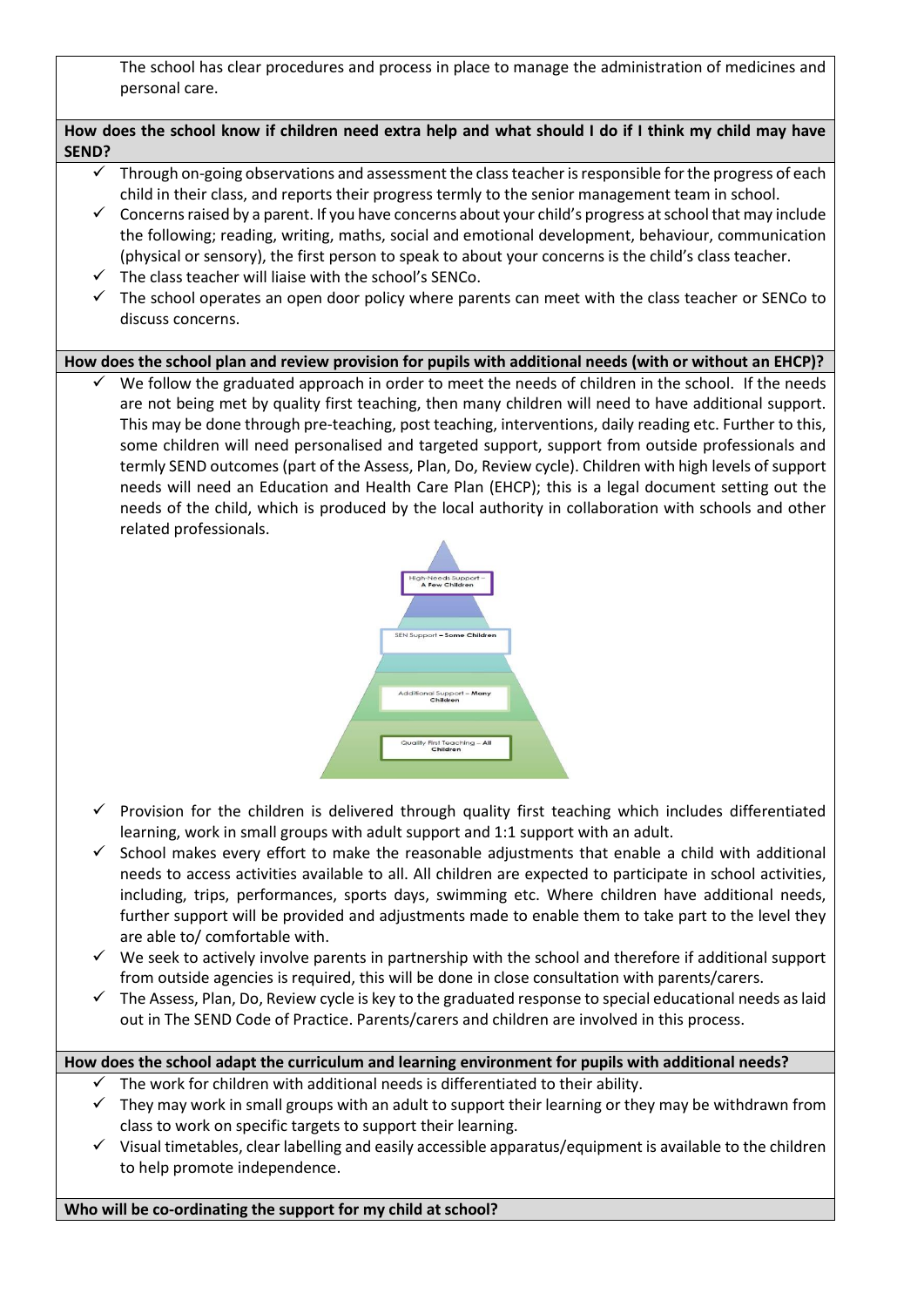- The class teacher in close consultation with the SENDCo, will plan for the provision of children with additional needs and will assess the impact upon the child's progress.
- $\checkmark$  The SENDCo will have an overview of all provision across the school.

#### **How will equipment and facilities to support children with additional needs be secured?**

 The individual needs for each child are carefully considered and additional equipment or resources that are required, that are not already in the school, we will look to provide from the SEND budget.

#### **How do the parents/carers of children with additional needs engage in planning, reviewing and assessing pupils' progress?**

- $\checkmark$  Parents are consulted through conferencing with their child's class teacher in the first instance. The class teacher and SENDCo in consultation with the parents will discuss support for the child. The child may be placed on the SEND register and a support plan written with the child, parent, teacher and SENDCo. These Child Centred Reviews will be held three times a year.
- $\checkmark$  The support plans provide a 'smaller steps' approach to monitoring progress. The process follows the 'Assess-Plan-Do-Review' cycle:

Assess – clearly sets out where the currently functioning.

Plan – the desired outcomes.

Do – the strategies and interventions to be put in place in order to reach outcomes.

- Review evaluates success and identifies next steps.
- $\checkmark$  If the child has and Educational Health Care Plan (EHCP) there will be an annual review. This is a formal meeting to discuss progress and the parent and child's views.

#### **How will children with additional needs be consulted about and involved in their education?**

 On-going feedback conversations between class teacher and the child will take place as part of quality first teaching and during Child Centred Reviews, which take place three times year.

#### **Expertise and training of staff**

- $\checkmark$  Staff are highly experienced.
- $\checkmark$  The school offers a cycle of continuing professional development. Training courses by North Somerset are attended. We subscribe to SSE (Support Services for Education, Somerset Council) training which provides up to date informative courses on SEN.
- $\checkmark$  Our SENCo attends regular SENCo cluster meetings provided by LSP.
- $\checkmark$  Our SENCo has recently completed a PGDip in Specific Learning Needs and is awaiting results.

#### **How does the school involve other bodies, including health and social care, support agencies and voluntary agencies in:**

## **a) meeting the needs of the children and**

**b) supporting families of such children** 

- $\checkmark$  Parents are consulted to see if they would like the school to acquire extra support and advice for their child.
- $\checkmark$  Written consent is obtained and a referral is made to the relevant body.
- $\checkmark$  The Support Services for Education (SSE) and The Lighthouse Schools Partnership provide such support to the school by Advisory Teachers and an Advisory SENCo.
- $\checkmark$  An Educational Psychologist can be consulted for support if it is deemed appropriate for the child.
- $\checkmark$  The school will explain the assessment process to the parents and they are invited to meet with the support agencies to discuss their child and the suggested support. In addition, parents are invited to all the review meetings.

**What are the arrangements made by the Board of Governors relating to the treatment of complaints from parents of children with additional needs, concerning the provision made at school?** 

 $\checkmark$  All complaints should follow the school's complaints policy found on the school website.

#### **Contact details of all support services for parents of children with additional needs**

 $\checkmark$  Support Services for Education The Holway Centre, Byron Rd, Taunton, TA1 2JD Tel: 01823 334475